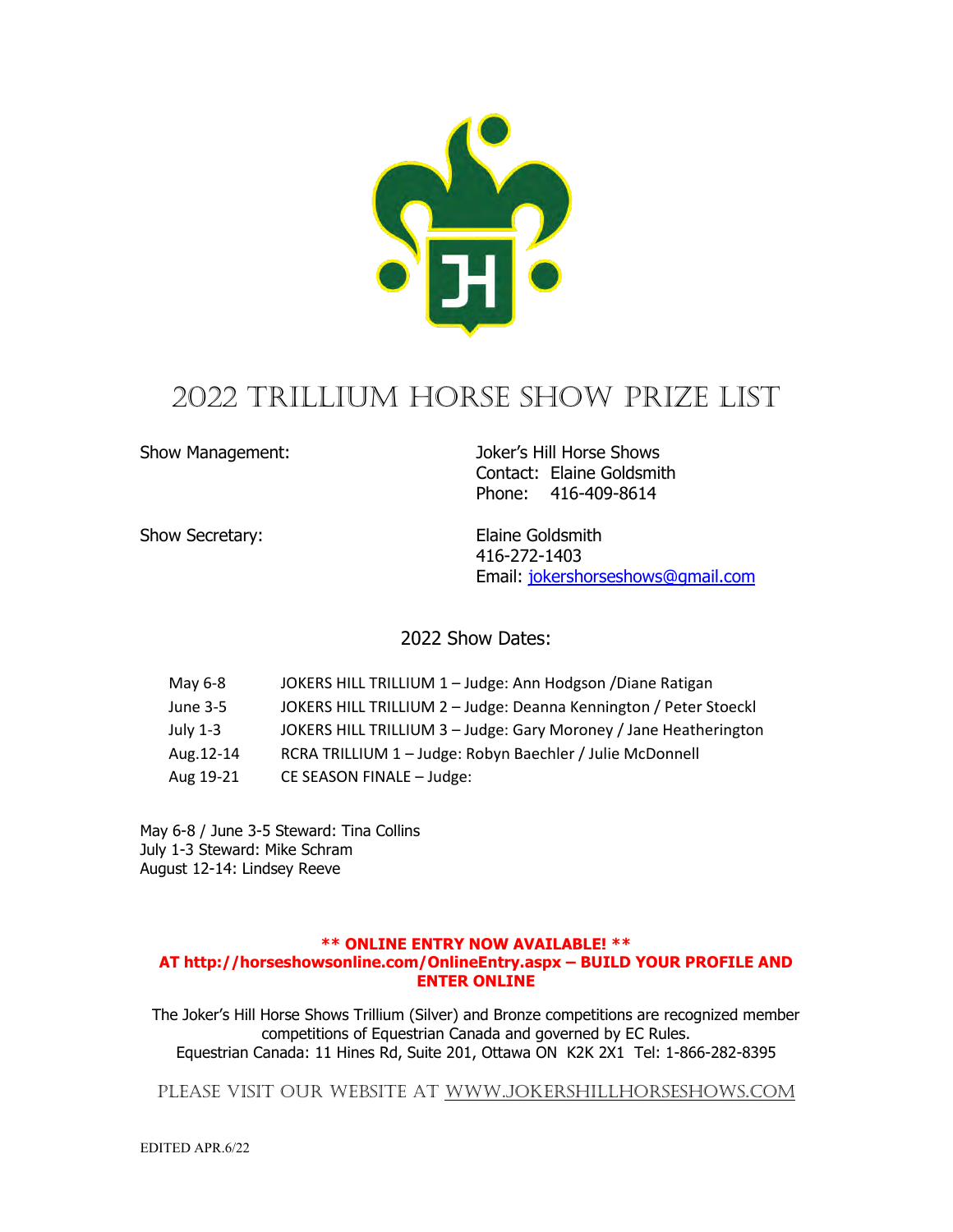### Classes / Divisions – Entry Fees

| Schooling or non judged warm up rounds<br>Hunter divisions<br>Hack division<br>Individual Jumper Classes | \$30.00<br>\$95.00<br>\$75.00<br>\$45.00 |
|----------------------------------------------------------------------------------------------------------|------------------------------------------|
| <b>Individual Equitation Classes</b>                                                                     | \$30.00                                  |
| <b>Individual Medal Classes</b>                                                                          | \$30.00                                  |
| Other fees to be accounted                                                                               |                                          |
| Total Administration Fee (Non-Refundable)                                                                | \$38.00                                  |
| <b>THJA Development Fee</b>                                                                              | \$2.00                                   |
| Drug Fee (mandatory EC fee)                                                                              | \$7.00 Silver \$4.00 Bronze              |
| Post Entry Fees – Please see Rules and Regulations*                                                      | \$25.00 or \$50.00                       |
| Scratch Fee - Please see Rules and Regulations**                                                         | \$25.00                                  |
| NSF Check Fee – Please see Rules and Regulations***                                                      | \$50.00                                  |

### **Stabling**

Incomplete Entry Fee – Please see Rules and Regulations\*\*\*\* \$20.00

No stall reservations will be accepted unless accompanied by a horse entry. All stall fees are absolutely **NON-REFUNDABLE, NO EXCEPTIONS.** We will do our best to re-sell a stall if we are given notice, but failing that, all stall charges are the responsibility of the person who reserved it. Stall fees are \$55.00, shavings are \$8.00 per bag. Please see the attached stabling form or download it from our website. Trainer stall split sheets are also available. In order to avoid confusion, please include the name of your trainer/barn and your horse's name on the stall request form. Due to the ongoing problem with shavings counts - please be advised that if your pre-ordered shavings are not in your stall when you arrive and you do not advise the office immediately there will be no refund. We cannot reimburse for pre-ordered shavings at the end of your show day. If you require shavings during the show day you must come to the office to receive an order slip...no shavings will be delivered without a slip signed by an office staff member

### Ribbons and Prize money

Ribbons will be awarded to eighth place. All divisions will run if there are 3 or more than three (3) entries as of the closing date. With less than 3 and at the discretion of the show management entry fee will be adjusted and no prize money paid. Prize money to be allocated to the top four placings as follows:

| Regular Hunter O/F       | Hunter Under Saddle | Jumper Classes           | Hack Division Classes |
|--------------------------|---------------------|--------------------------|-----------------------|
| $1^{\text{st}} = $35.00$ | $1^{st} = $25.00$   | $1^{st} = $55.00$        | $1^{st}$ = \$35.00    |
| $2nd = $29.00$           | $2nd = $19.00$      | $2nd = $47.00$           | $2nd = $27.00$        |
| $3rd = $27.00$           | $3rd = $18.00$      | $3rd = $40.00$           | $3^{rd} = $25.00$     |
| $4^{\text{th}} = $26.00$ | $4th = $17.00$      | $4^{\text{th}} = $40.00$ | $4th = $25.00$        |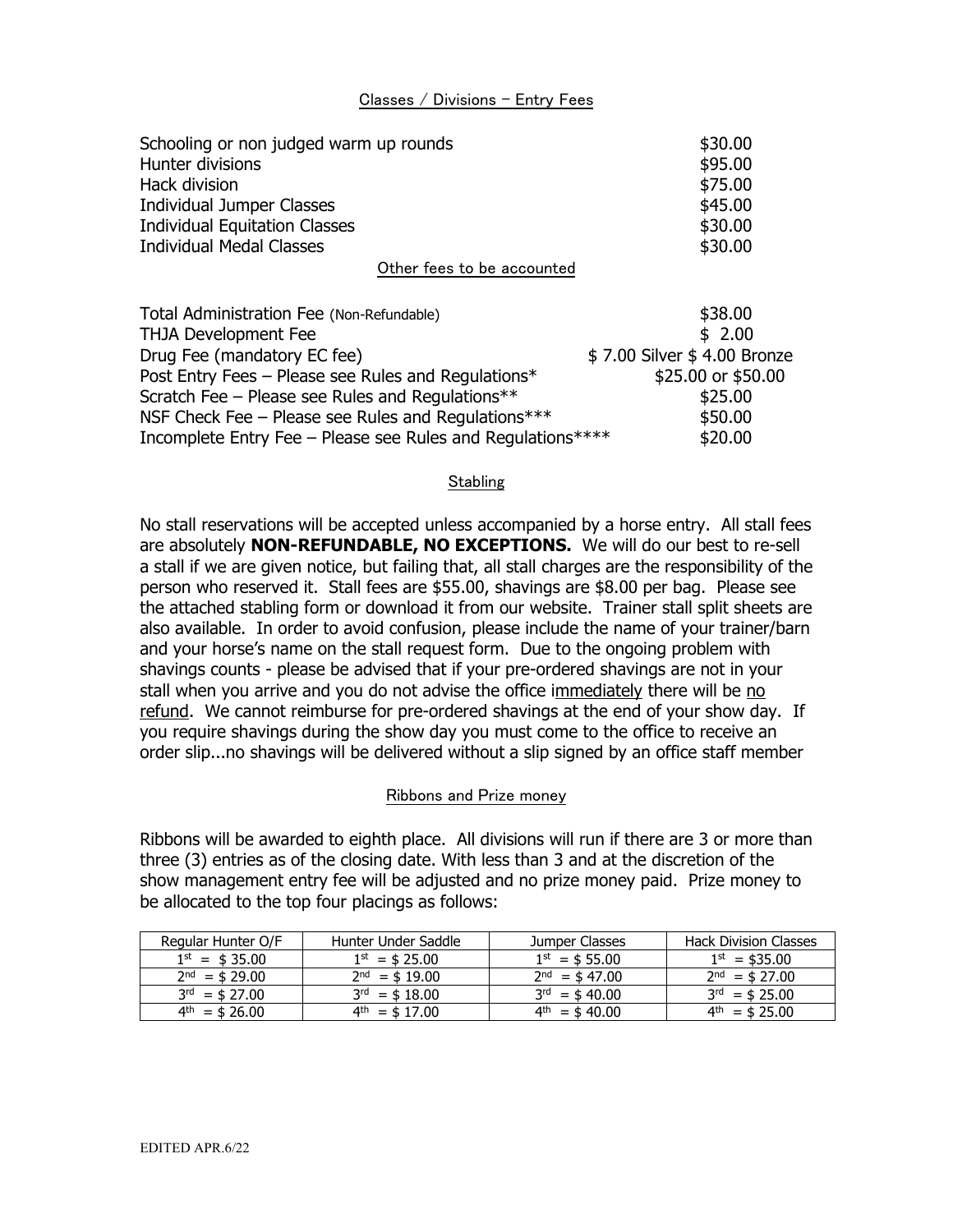### TRILLIUM DIVISIONS – RULES AND REGULATIONS

### PLEASE READ THESE REQUIREMENTS CAREFULLY THEY WILL BE STRICTLY UPHELD

### **SECTION 1 - MEMBERSHIPS**

1. Any rider(s) entering bronze/silver classes or divisions at this horse show, and any person or group listed as the owner(s) in the EQUESTRIAN CANADA Competition Horse recording of any horse or pony entered in any class or division at this horse show MUST be current members in good standing of the Ontario Equestrian (OE) and must supply original or photocopy of their 2022 OE membership card at the show, whether or not they intend to collect points toward Central East Zone year-end awards or qualify for the Trillium Championships.

2. Any rider(s) entering bronze/silver classes or divisions at the horse show, and any person or group **listed as the owner(s) in the EQUESTRIAN CANADA Competition Horse recording of any horse or** pony entered in any class or division at this horse show MUST be current members in good standing of the Trillium Hunter Jumper Association (THJA) in order to have prize winnings at this horse show count for points towards qualifying for the Trillium Championships and Central East Zone year end awards. **THIS INCLUDES THE OWNERS OF LEASED HORSES UNLESS THE LEASE IS OFFICIALLY REGISTERED WITH EC.**

3. All riders and owners of horses or ponies entered in the bronze/silver divisions/classes at this horse show require current EQUESTRIAN CANADA sport licenses in order to have prize winnings count for points towards qualifying for the Trillium Championships and Central East Zone year-end awards. A copy or the original cards must be presented at the horse show.

4. Fully updated EQUESTRIAN CANADA Horse recordings and current Sport Licenses are required for horses and ponies competing in all Trillium (Silver) divisions except Hack. **Any competitors arriving at the show without proof of the appropriate memberships/horse recordings for their divisions MUST PURCHASE A TEMPORARY LICENSE AND/OR HORSE RECORDING.** 

### **SECTION 2 – ADMINISTRATION**

5. Entries must be received on or before the closing date to avoid post entry fees. Closing date is the SUNDAY BEFORE SHOW DATE, 8:00pm. Entries received after Sunday and prior to Wednesday, 8:00pm before the show date will be assessed a \$25.00 fee. ENTRIES RECEIVED AFTER WEDNESDAY BEFORE SHOW date will be assessed a \$50.00 fee. It is the responsibility of the entrant to provide proof of timely entry submission should there be a disagreement regarding time of entry. All entries will be marked with date and time of reception.

6. **Refunds: Administration and stall fees are not refundable. NO EXCEPTIONS.**  Entry fees will be returned if cancelled in the show office in writing 24 hours prior to the first class entered with proper medical documentation. Once a horse has entered the show grounds, there will be no refund unless authorized by the show committee. Scratch Fees\*\* No telephone entries or scratches can be accepted. Scratched entries providing notification 24 hours in advance without a veterinary certificate will be assessed a \$25.00 scratch fee and the administration fees, class/division fees will be waived. All unpaid fees will be considered an outstanding account until paid in full. Any classes/divisions entered but not completed will be charged. There will be no refund for classes scratched on the day of competition for any reason. You may change from one class and replace by another or change from one division to another at no additional charge.

EDITED APR.6/22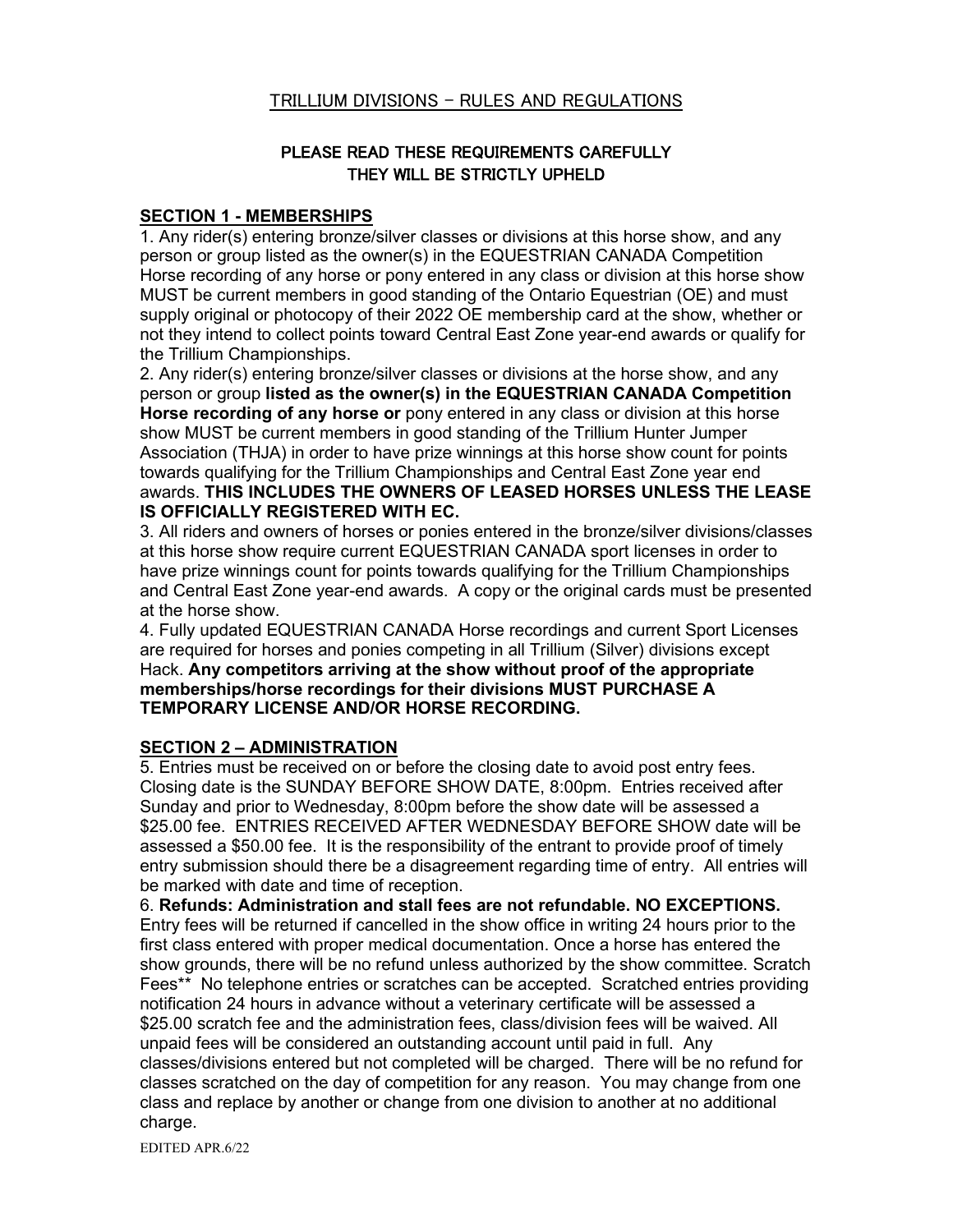7. No numbers will be issued without a signed open cheque, or sufficient cash left to cover all charges and fees incurred by the exhibitor. Please make cheques payable to Joker's Hill Horse Shows. No numbers will be issued to any horse or rider for whom an entry form has not been fully completed. NO ENTRY WILL BE ACCEPTED FOR **EXHIBITORS NOT IN GOOD STANDING.** All outstanding accounts must be paid in full before an entry can be accepted and processed. All outstanding accounts will also be forwarded to other show managers for collection at their competitions.

8. All **NO SHOW** entries will be charged full entry fees and all other applicable fees. All accounts must be settled prior to the next show, otherwise entries will be denied, and no points will be awarded. Please note any outstanding accounts at year end will not be eligible to receive year-end awards.

9. A \$50.00 charge will be added to all accounts paid with cheques that are returned from the bank for any reason.

10. Show Management reserves the right to change or amend show scheduling up to one (1) hour prior to the designated class.

11. Under NO circumstances will a PHONED IN entry, stabling request, or cancellation be accepted.

### 12. **NO CELL PHONE PICTURES OF ENTRIES WILL BE ACCEPTED.**

13. Entries sent incomplete ie. Missing membership numbers, no classes selected, missing contact information, etc. will be subject to a \$20.00 fee.**\*\*\*\***

### **SECTION 3 – GENERAL**

14. Current EQUESTRIAN CANADA rules will govern all classes.

15. To compete in the under-saddle class, the horse must complete at least one course over fences.

16. Any and all dogs MUST BE LEASHED at the show.

17. Protests, if any, must be made in writing and must be in the hands of the secretary within 48 hours of completion of the class concerned. No protest will be considered unless accompanied by a deposit of \$50.00 that shall be forfeited to the committee if said protests are not sustained. Protesting an animal's height carries a \$100.00 cash deposit.

**NOTE: Protests are usually made through the steward of the horse show. Also available at the horse show office are** *Exhibitor Report Forms***. These require no cash deposit and may be submitted to the show office, the steward or sent directly to OE.**

18. In the event of a fall of horse and/or rider, the competitor must leave the ring dismounted.

19. **Proper show attire, including jackets, is required for all divisions and classes, including all jumper divisions and judged warm-up classes**, unless excused by judge or show management.

**NOTE: Jumper riders are expected to bring show jackets to ride in their classes. Individual show managers may make specific decisions regarding this rule, but jackets are NOT excused unless announced. Exhibitors without jackets may not be permitted to show.**

20. Jumper classes, unless otherwise indicated in the Horse Show Prize List and Show Program, will be run under Article 238 AM5. **The use of draw reins is not permitted**. 21. Competitors must be junior or amateur in the Medal Classes.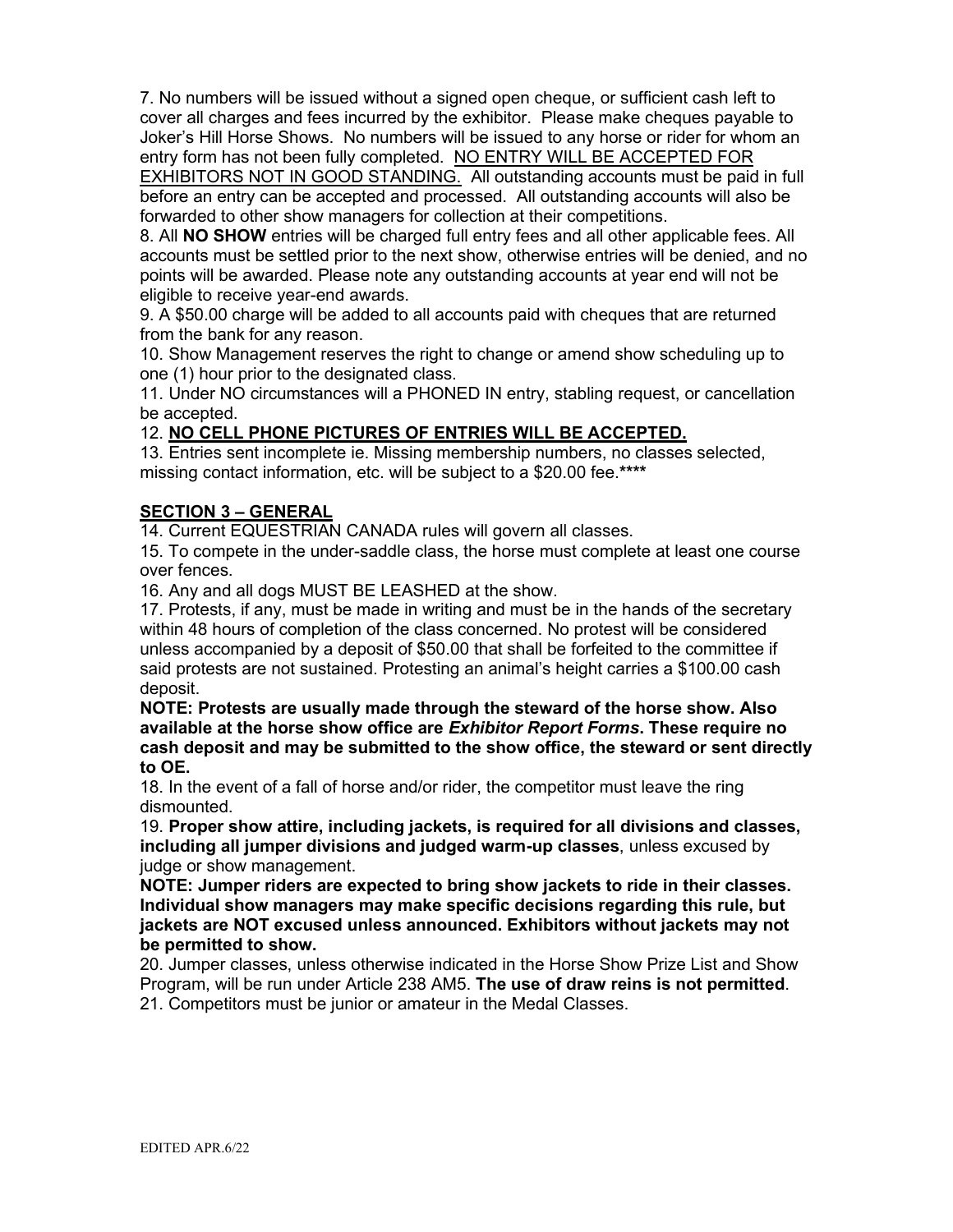22. Approved headgear: All competitors must wear proper fitting, approved protective headgear, with the safety harness correctly secured, at all times while mounted on competition or event grounds. Approved headgear meets the ASTM (American Society for Testing Materials) standards and displays the SEI (Safety Equipment Institute) seal. The British standard, BSI is also acceptable.

23. Management reserves the right to limit or close the entries of any classes or divisions in an effort to adhere to the timetable.

24. Any horse entered in any class at a competition subject to the requirements to pay drug testing fees may, while on the competitions grounds and on the recommendation of the chair of the provincial Equine Medication Control Committee or the chair appointee, be selected for equine medication control testing.

25. All entry forms must be signed by the competitor if they are an adult, and must have a parent or guardian signature for juniors. **COACHES/TRAINERS WHO SIGN FOR** 

## **PARENT/GUARDIAN ARE ASSUMING ALL RISKS/WAIVERS FOR SAID**

**PARENT/GUARDIAN AND THE JUNIOR COMPETITOR.** No competitor will be allowed to show without the required signature and will be liable for administration fees and scratch fees.

26. Hors Concours will not be permitted.

**RULES OF CONDUCT: Due to recent complaints and comments, we would like to take this opportunity to remind all trainers/coaches/parents/friends about the proper code of conduct with respect to ringside behaviour. It is inappropriate to shout instructions to or critique a rider as they are focusing on their required course or test. Providing some guidance in a normal speaking voice when the rider is very near the ingate would be acceptable however shouting instructions in a loud manner the whole time the rider is in the ring is very distracting to everyone in the vicinity (INCLUDING the judge) and the rider is unlikely to be able to hear the instruction anyway. This is also against Equestrian Canada's rules of conduct**. **Please be considerate to all of the show attendees and limit the ringside coaching to appropriate levels.**

### **COVID 19 PROTOCOLS**

Any persons who do not follow the appropriate mandatory social distancing and covid protocols will be removed from the property and forfeit any monies paid. Face masks are highly recommended for anyone who is unable to maintain social distancing. **ALL PARTICIPANTS MUST PROVIDE A MOBILE NUMBER AND A VALID EMAIL ADDRESS**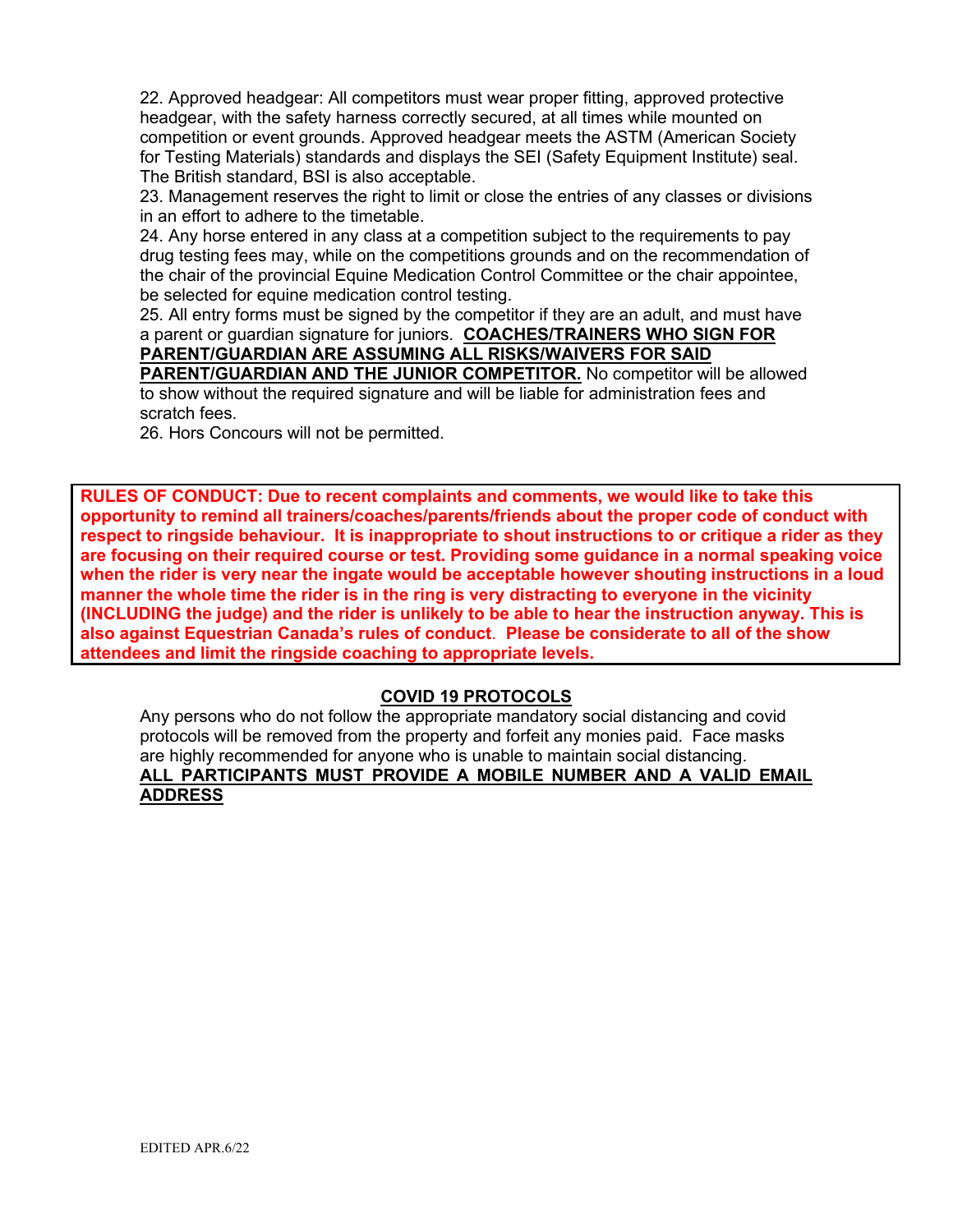### Social Media Policy

Social media has become extremely popular because it allows people to connect in the online world instantly to form relationships for personal and business purposes. It can take many different forms, including internet forums, weblogs, social blogs, podcasts, pictures and video.

Social media is becoming very much a part of the way we communicate with various audiences. Regular use of these channels of communication enables the THJA to maximize opportunities with dynamic information sources and allow the organization to market itself to a wider and more diverse audience. However, staff and members' use of social media can pose risks to the THJA's confidential and proprietary information, and reputation, and can jeopardize the THJA's compliance with legal obligations.

This social media policy is designed to encourage the appropriate and effective use of social media platforms, as well as provide guidelines for staff/members to exercise personal responsibility when using social media.

This policy does not form part of any employee's contract of employment and it may be amended at any time.

### *Scope of Policy*

This policy covers all individuals working and volunteering in the THJA at all levels. It also covers all members of the THJA and third parties who have access to the THJA's electronic communication systems.

Breach of this policy by THJA staff or volunteers may result in disciplinary action up to and including dismissal. Disciplinary action may be taken regardless of whether the breach is

committed during working hours, and regardless of whether THJA equipment or facilities are used.

Breach of this policy by a THJA member may, result in the Board suspending or terminating that member's membership of the THJA. The Board may also prevent such member from participating in THJA events and competitions.

Any person suspected of committing a breach of this policy will be required to co-operate with THJA's investigations, which may involve handing over relevant passwords and login details.

Staff, volunteers and members may be required to remove internet postings which are deemed to constitute a breach of this policy.

### *THJA's Social Media Platforms*

There are vast array of platforms that the term 'social media' relates to. However, the THJA has recognized the key channels most beneficial to the organization. These are: · Twitter - a free social networking and micro-blogging service that enables its users to send and read other users' updates known as tweets.

· Facebook – allows users to create a personal profile, add other users as friends and exchange messages, including automatic notifications when they update their profile. Users may also join common interest user groups, organised by workplace, school or other characteristics.

This policy, however, applies to all forms of social media and all internet postings, including blogs.

### *Appropriate Professional Use of Social Media*

EDITED APR.6/22 The THJA engages with social media on a professional level. If any THJA staff/members use social media channels they are asked to follow this policy and any other guidelines which are in place to ensure effective and appropriate usage. When using social media: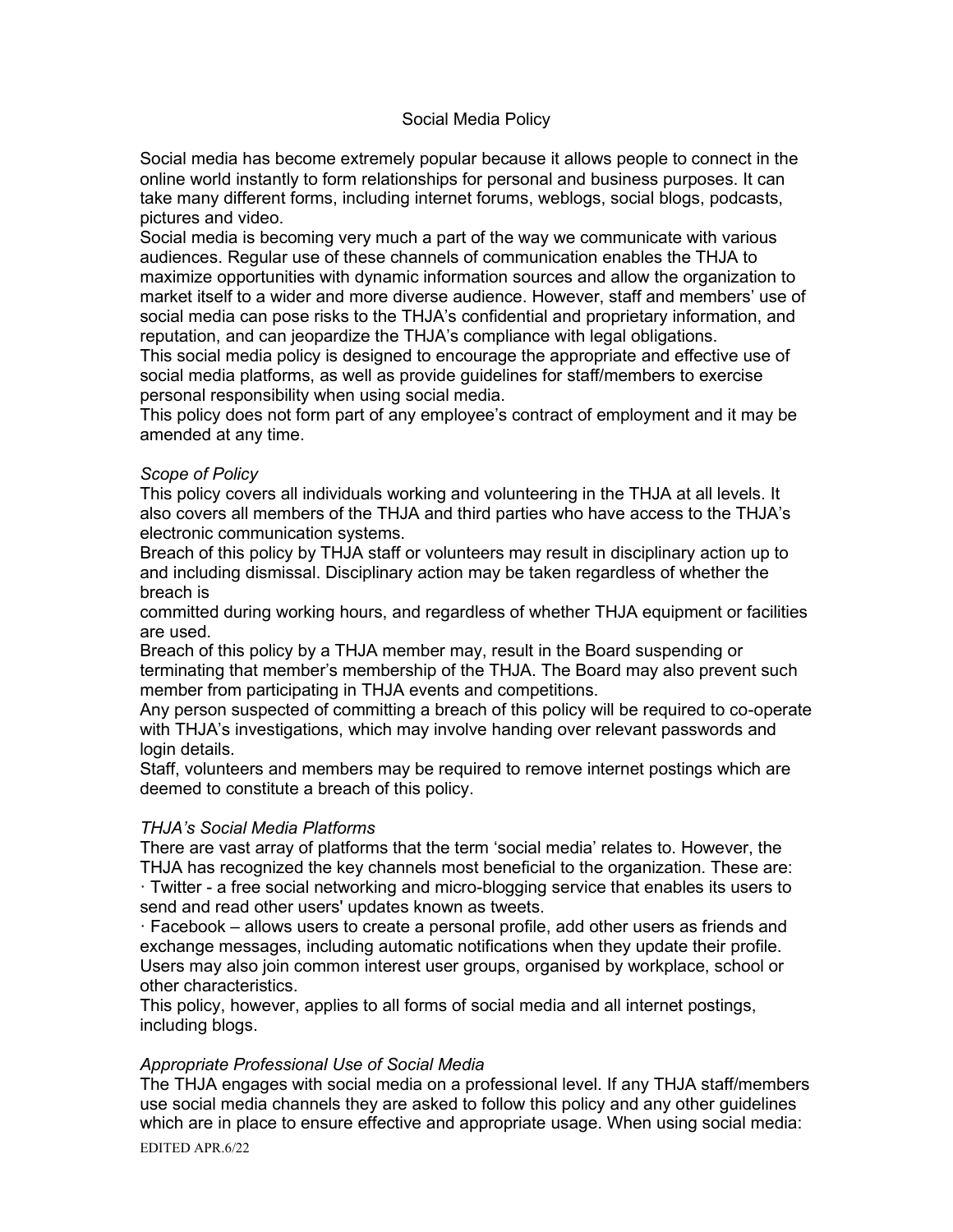### **You will:**

· Engage with social media platforms on a regular basis where appropriate

- · Use appropriate language
- · Think before you post any information online

· Ensure that your profile and any content you post are consistent with the professional image you present in respect of your association with the THJA

· Make it clear in postings that you are speaking on your own behalf. Write in the first person and use a personal email address when communicating via social media If you disclose your affiliation with the THJA, you must state that your views do not represent those of the THJA. For example, you could state, "the views in this posting do not represent the views of the THJA."

### **You will not:**

· Upload content deemed disruptive, threatening, abusive, harassing, obscene, libellous or an invasion of another's privacy – this includes text, audio, photographs and video

· Use the THJA's name in a derogatory manner or defame or disparage the THJA

· Upload content deemed confidential by the THJA

· Infringe the intellectual property of any company/individual – this can create liability for you and the THJA

· Use THJA logos, brands, slogans or other trademarks without the THJA's prior written consent

· Use inappropriate/irrelevant hashtags on Twitter

· Post personal messages through the THJA's pages on any social media platform

· Breach Data Protection requirements (for example, never disclose personal information about another member online)

· Breach any other laws or ethical standards (for example, never use social media in a false or misleading way, such as by claiming to be someone other than yourself or by making misleading statements)

Staff, volunteers and members should never provide references for other individuals on social or professional networking sites, as such references can be attributed to the THJA and create legal liability for both the author of the reference and the THJA Social media is very much part of the THJA's strategy moving forward and we encourage the professional use of the various channels on a regular basis.

The THJA does not discourage staff, volunteers or members from engaging with social media platforms for personal usage. However, guidelines are in place to ensure that you are using them appropriately and are not jeopardizing the organization with inappropriate use of personal profiles.

### *Negativity on Social Media Platforms*

It is important that social media platforms are monitored for negative comments about the THJA. If you are aware of negative comments posted on any of our pages, please make sure you speak to the THJA office directly to discuss it.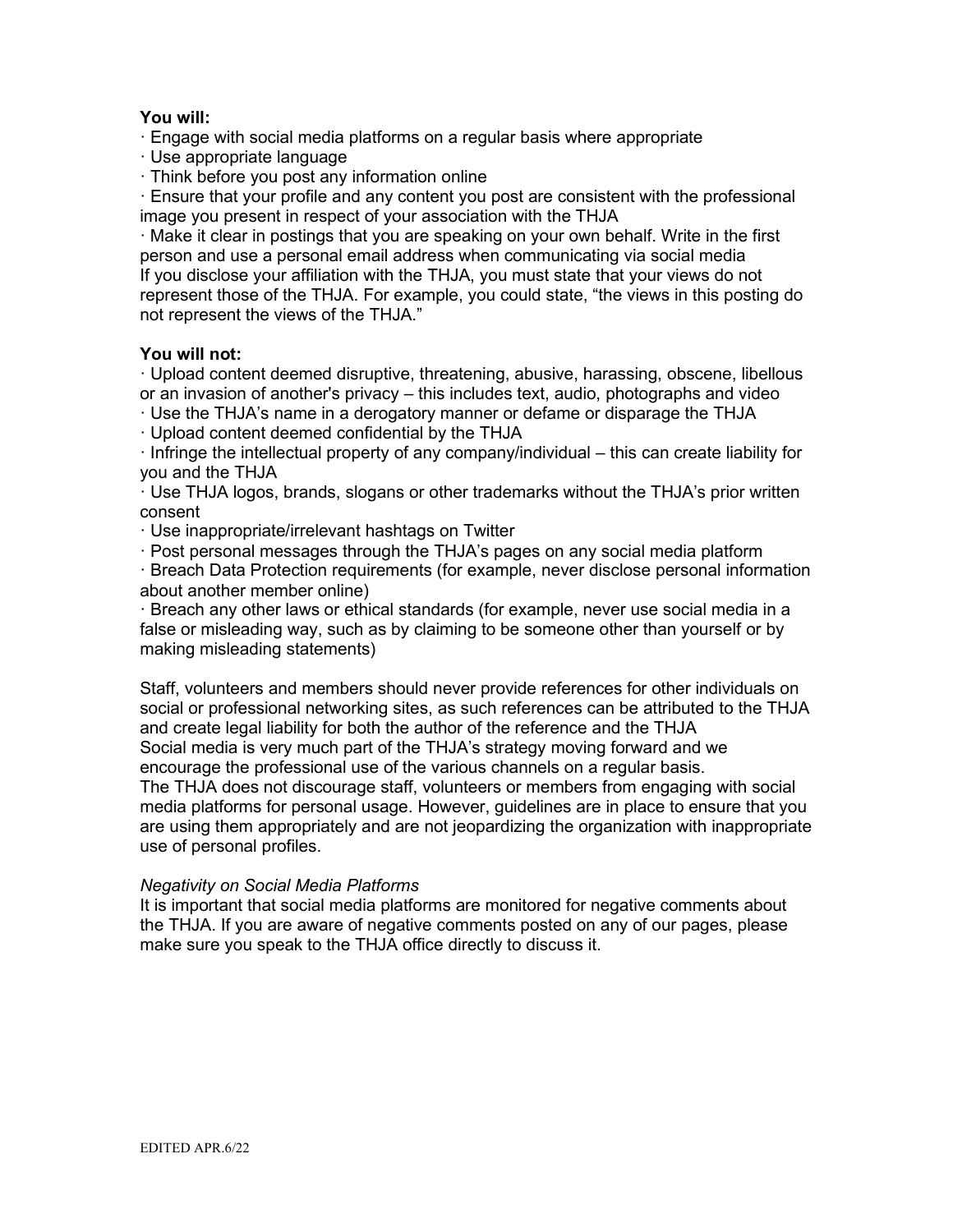# JOKERS HILL TRILLIUM SILVER/BRONZE HORSE SHOW

### SILVER DIVISIONS – CLASS LIST

### SMALL/MEDIUM/LARGE PONY HUNTER Division A, entry fee \$95.00

Open to ponies 14.2hh and under. Judges look for a rider suitably mounted. According to current Equestrian Canada rules. NOTE: Only B or C riders may ride small and medium ponies. Small : 2'3" fences – Medium: 2'6" fences – Large: 2'9" fences

- 1. Over fences
- 2. Over fences
- 3. Over fences
- 4. Under saddle

### SHORT STIRRUP HUNTER **Division B**, entry fee \$95.00

Open to "C" riders. Riders may not enter any other classes except for "C" Equitation on the flat and My First Medal. Open to both horses and ponies, distances will not be adjusted. Riders in the flat class must be short stirrup eligible.

- 9 Over fences
- 10 Over fences
- 11 Over fences
- 12 Under saddle

### MODIFIED PONY HUNTER DIVISION C, entry fee \$95.00

Open to all ponies. Ponies will jump 3" below their regular pony hunter division height and distances will be adjusted according to pony size per EC Rules G306.6.A. Age restrictions as per EC Rules G306.1. Pony/rider combinations may not cross enter into any other classes or divisions requiring them to jump. Small – not to exceed 2', Medium not to exceed 2'3", Large not to exceed 2'6".

- 13 Over fences
- 14 Over fences
- 15 Over fences
- 16 Under Saddle

### CHILDREN'S WORKING HUNTER Division D, entry fee \$95.00

Fences 3'0". Open to horses ridden by a junior. Restrictions as per current Equestrian Canada rules Article G307.

- 17 Over fences
- 18 Over fences
- 19 Over fences
- 20 Under saddle

### ADULT AMATEUR WORKING HUNTER Division E, entry fee \$95.00

Fences 3'0. All adults competing in this division at EC sanctioned competitions must possess a current EC Amateur card. Riders may enter the low portion of the Trillium Hunters and compete at 3'3". As per EC rules Article G309

- 21 Over fences
- 22 Over fences
- 23 Over fences
- 24 Under saddle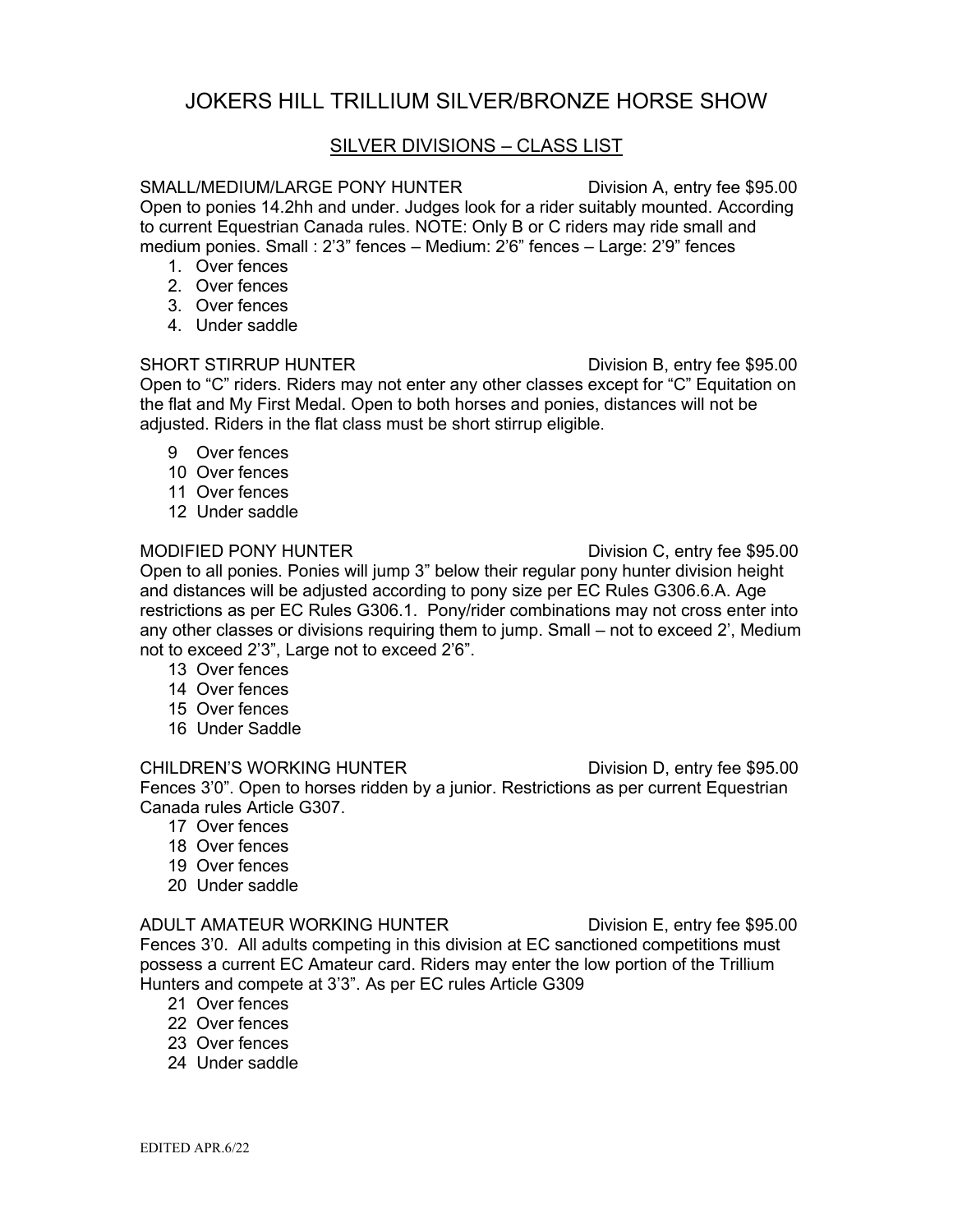### MODIFIED ADULT AMATEUR HUNTER Division F, entry fee \$95.00

Fences 2'9" Riders in this division must hold a current Amateur card. Horse/rider combination may not enter any other class/division except for the Hack Division, Low Hi Hunter Development, Modified Adult Medal and their age appropriate equitation flat class. Rider may enter any other division or class on a different horse or pony. The horse may be shown in another division/class with a different rider. This division may be combined with the Modified Children's Hunter Division throughout the season, but will be split at Championships. In situations where Junior and Amateur divisions run combined with the Modified Child Hunter Division throughout the season, points may only be collected for either the Junior OR the Amateur division. For example: A junior may not show a horse to collect points for an adult to compete at the championship show.

- 25 Over fences
- 26 Over fences
- 27 Over fences
- 28 Under saddle

MODIFIED CHILDREN'S HUNTER Division G, entry fee \$95.00 Fences 2'9". Open to juniors riding horses only. Horse/rider combination may not enter any other class/division except for the Hack Division, Low Hi Development Hunter, Modified Children's Medal and their age appropriate equitation flat class. Rider may enter any other division or class on a different horse or pony. The horse may be shown in another division/class with a different rider. This division may be combined with the Modified Adult Hunter Division throughout the season, but will be split at Championships.

- 29 Over fences
- 30 Over fences
- 31 Over fences
- 32 Under saddle

LOW WORKING HUNTER Division H, entry fee \$95.00

Fences 3'0". Open division. Cross entries to Trillium Hunters are restricted to the Low portion.

- 33 Over fences
- 34 Over fences
- 35 Over fences
- 36 Under saddle

TRILLIUM HUNTER - LOW 3'3"/HIGH 3'6" Division I, entry fee \$95.00 Fence height max 3'6". The low portion is open to all riders. High portion not open to Children's or Adult Amateur Division riders. Height must be declared prior to start of the division.

- 37 Over fences
- 38 Over fences
- 39 Over fences
- 40 Under saddle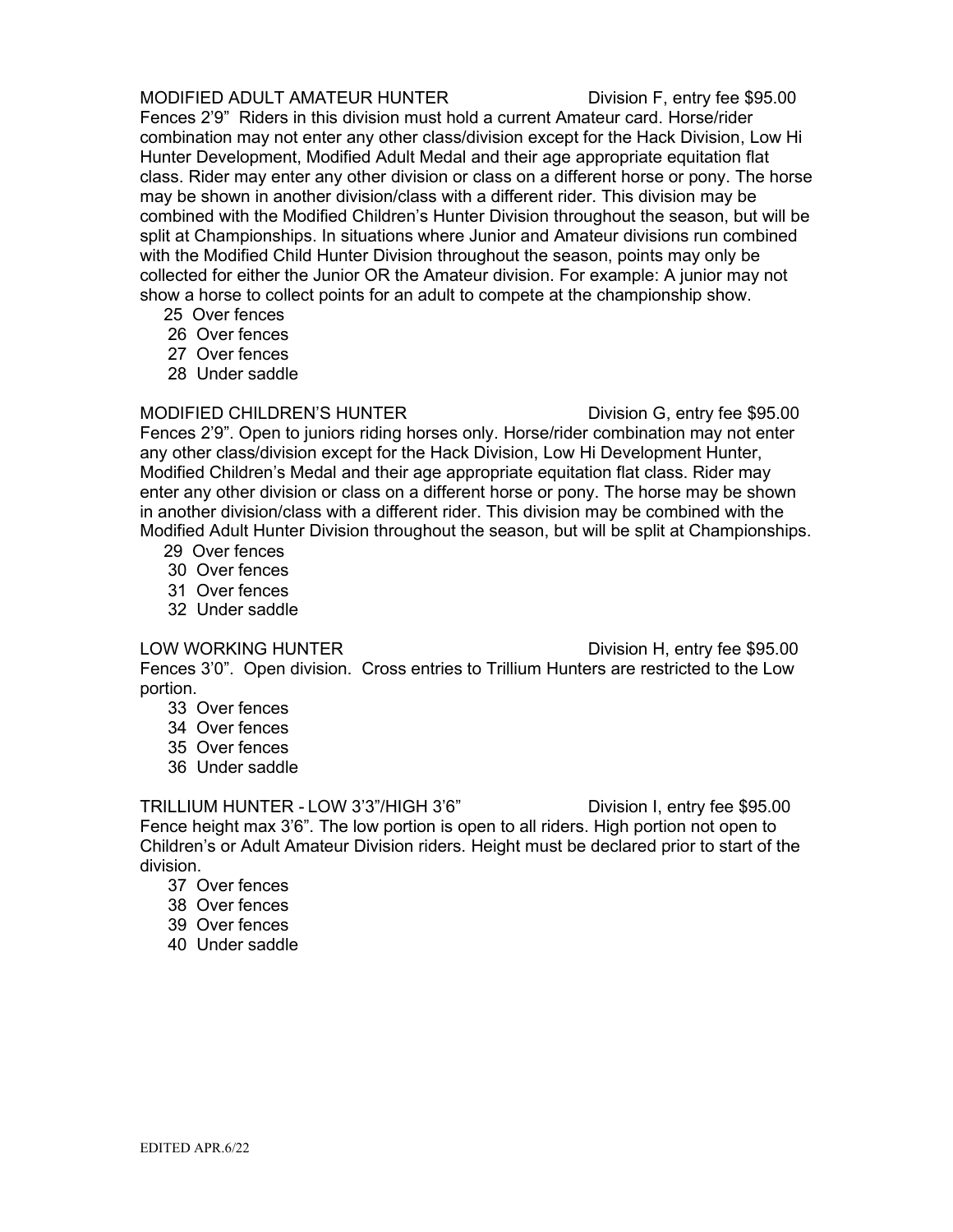### OPEN LO-HI HUNTER DIVISION Division J, entry fee \$95.00

Fences: 2'6" (Lo), 2'9" (Hi). **OPEN TO ALL.** No ponies. Horse/rider combinations may only cross enter to the 2'6" Children's or 2'6" Adult Hunter divisions, Modified Children's/Modified Adult Hunter Division, the Hack division and age appropriate equitation flat. Competitors may move both up and down in heights between shows, but competitors may not change heights once the division has started.

- 41 Over fences
- 42 Over fences
- 43 Over fences
- 44 Under saddle

### CHILDREN'S 2'6" HUNTER DIVISON Division K, entry fee \$95.00

Open to juniors riding horses. Riders are not eligible to compete in any division with height over 2'6", except for the Low/High Hunter Development Division. Horse/rider combinations are permitted to cross enter into Low/High Hunter Development Division, Hack Division and their age appropriate equitation on the flat.

- 45 Over fences
- 46 Over fences
- 47 Over fences
- 48 Under saddle

ADULT AMATEUR 2'6" HUNTER DIVISION Division L, entry fee \$95.00 Open to Adults riding horses. Riders are not eligible to compete in any division with height over 2'6", except for the Low/High Hunter Development Division. Horse/rider combinations are permitted to cross enter into Low/High Hunter Development Division, Hack Division and their age appropriate equitation on the flat..

- 49 Over fences
- 50 Over fences
- 51 Over fences
- 52 Under Saddle

### *Hacking – In the event that a competitor opts not to ride their horse in the under saddle class of their division, that horse must be ridden by a division eligible rider.*

### HACK DIVISION – HORSES ONLY Division M, entry fee \$75.00

Horses showing in the Hack division may be of any breed or combination of breeds. Ponies are not permitted. Additional requirement of Road Hack will be the demonstration of strong trot. Additional requirement of Show Hack will be collected and extended gaits. Both Road and Show hack may be required to Hand Gallop (never more than 8 horses at one time). Pleasure hack will never be required to Hand Gallop. Martingales, breastplates, boots of any kind and/or bandages are not permitted. Drop and flash nosebands prohibited. Brow bands shall be leather of any description but not solid white, colored or sequined. Whips are not permitted in any hack class. In the event of a tie for Champion or Reserve Champion, horses shall be shown in hand and judged on conformation. As per Equestrian Canada Chapter 12 and 13 – Classes Refer to Article G1301- 1303

- 53 Show Hack as per current Equestrian Canada rules
- 54 Road Hack as per current Equestrian Canada rules
- 55 Pleasure Hack as per current Equestrian Canada rules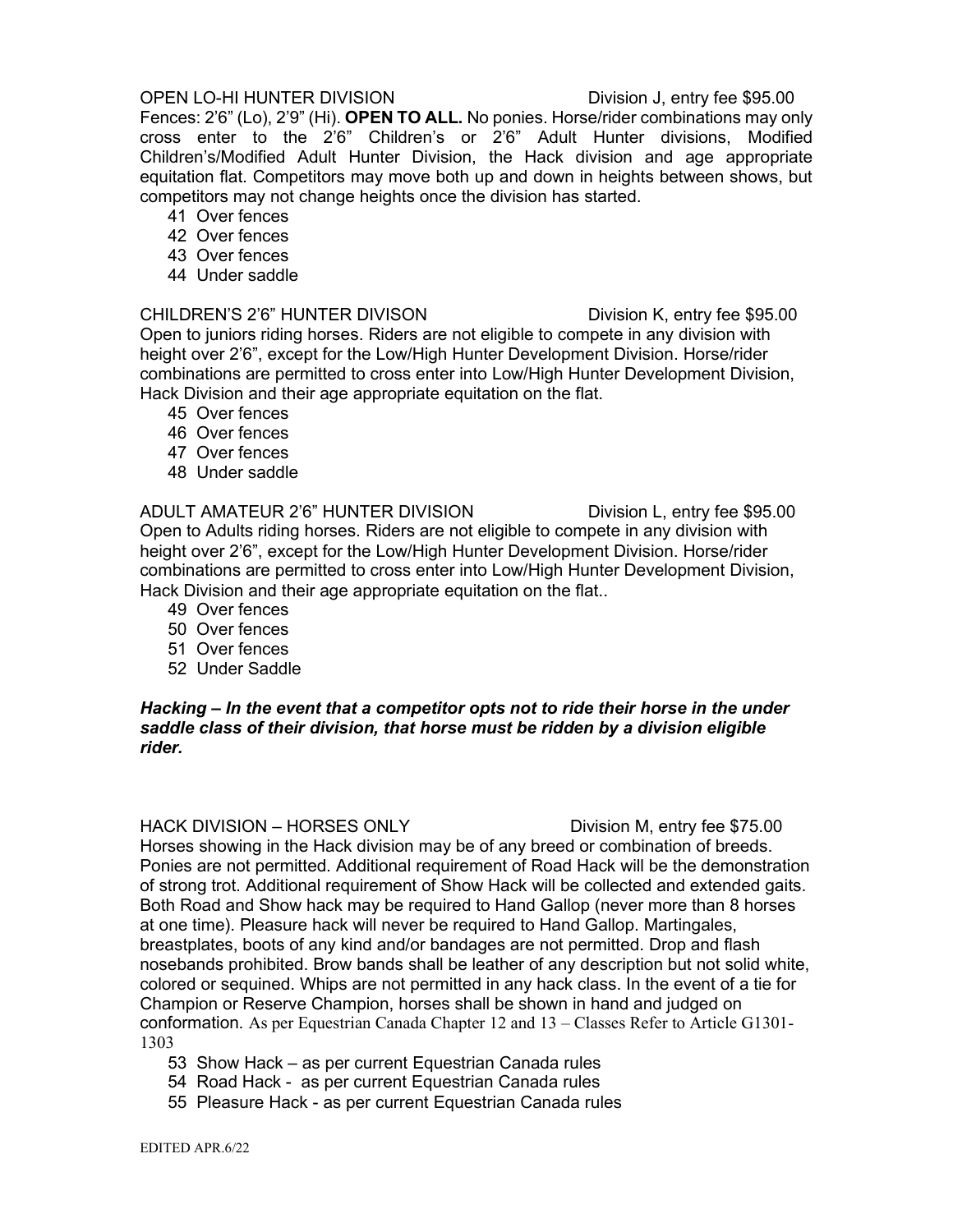### **JUMPER DIVISIONS**

1M / 1.10 METER JUMPER Division N, entry fee \$45.00 per class Lo-Hi Fences 1 meter (3'3") or 1.10 meter. Open to all horses. Adults are not permitted to ride ponies in this division. Maximum height of fences 1.10 meter, maximum spread 1.10m. Heights to be stated before class start. Run under Table A

*The 1 meter jumper has been combined with the 1.10 meter division for 2022* 126 Clear Round

56 Table A

57 Table A Speed

58 Table A

0.90 METER JUMPER Division O, entry fee \$45.00/class Open to all horses and ponies. Maximum height of fences to be 0.90 m, maximum spread 1.0m. Run under Table A

125 Clear Round

62 Table A

63 Table A Speed

64 Table A

### \*\*\*\*\*\*\*\*\*\*\*\*\*\*\*\*\*\*\*\*\*\*\*\*\*\*

**EQUITATION CLASSES** Entry fee - \$30.00 per class

Equitation is judged on rider ability. The rider competes either over fences or on the flat and they are judged on both their position and their correct use of the aids to produce an accurate ride. Conservative, traditional attire is required. Gloves are expected. Black or brown smooth leather half chaps are permissible provided they match the boot color. Only approved helmets of a conservative color are allowed. See article G 1003

80 "A" Equitation Over Fences

81 "A" Equitation on the Flat

**NOTE: Riders are classified as Junior A from the beginning of the calendar year in which they turn 16 to the end of the calendar year in which they turn 18.**

- 82 "B" Equitation Over Fences
- 83 "B" Equitation on the Flat

**NOTE: Riders are classified as Junior B from the beginning of the calendar year in which they turn 13 to the end of the calendar year in which they turn 15.**

- 84 "C" Equitation Over Fences
- 85 "C" Equitation on the Flat

**NOTE: Riders are classified as Junior C until the end of the calendar year in which they turn 12.**

93 CE Trillium Adult Amateur Equitation over Fences

\*Adult Equitation riders must be amateurs. A horse or pony ridden in an Equitation class over fences or in the Jumper Medal class may only be ridden in that class by one rider. In the event that the rider competes in two different divisions requiring them to jump different heights, it will be their choice which height they will jump for the equitation over fences class

97 Adult Amateur Equitation on the Flat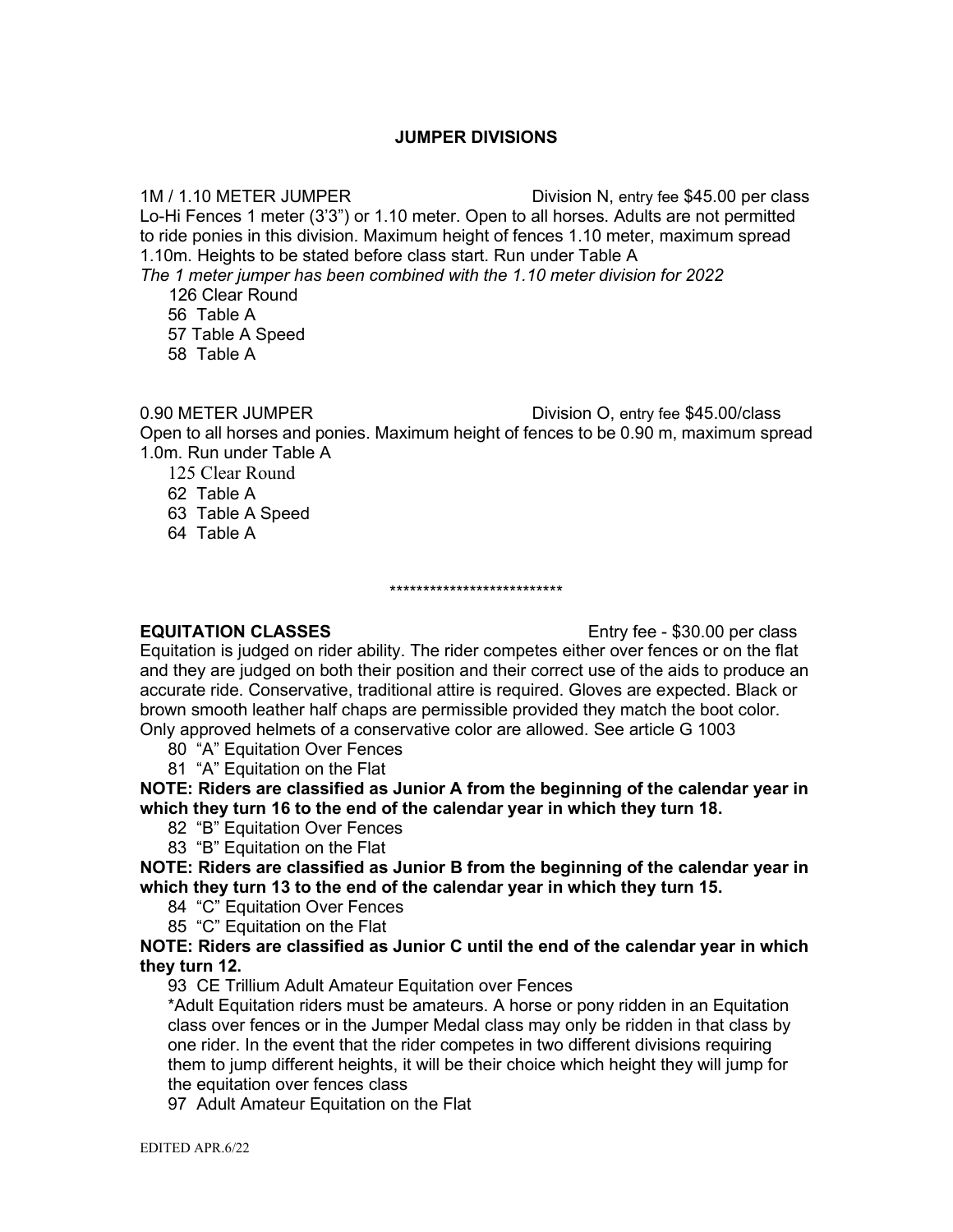### **MEDAL CLASSES** Entry fee - \$30.00 per class

Originally created in the image of the Jump Canada Medal, the Trillium Medal Class has evolved into a specialty class unique to the Trillium Circuit. Where a contradiction exists, these specifications supersede those of the Equestrian Canada Jump Canada Medal. These classes are open to Junior and Amateur riders only. Riders may walk the course. Eligibility as per individual hunter division specs for that particular medal.

First Phase - Over Fences: Figure eight course of not less than eight jumps. Class is judged in accordance to Article G1008 Class Routine Over Fences. No additional tests over fences are permitted.

Second Phase - On The Flat: All contestants, or a minimum of ten shall be called back to perform at a walk, trot and canter. From a maximum of four competitors, the judge may call for a minimum of two or more requirements from Article G1009 Tests (Equestrian Canada Rule Book Section G)

Scoring: Medal classes will be judged 60% over fences and 40% on the flat.

Tack & Equipment: All tack and equipment remain the same for both phases. Restrictions as per Article G1003 through G1005 (Equestrian Canada Rule Book Section G)

- 86 CE Trillium Small/Medium/Large Pony Medal
- 88 Children's Training Medal 2'6"
- 89 CE Trillium Modified Children's Medal (2'9")
- 90 CE Trillium Children's Medal (3'0")
- 91 Adult Amateur Training Medal 2'6"
- 92 CE Trillium Modified Adult Medal (2'9")
- 110 Modified Pony Hunter Medal
- 200 Joker's Hill "My First Medal" 1'9"
- 94 CE Trillium Junior/Amateur Jumper Medal

Originally created on the image of the CET Medal, the Trillium Jumper Medal has evolved into a specialty class unique to the Trillium Circuit. These specifications supersede those of the Equestrian Canada CET medal. The class will have both a jumping phase and a flat phase. This class is open to Junior and Amateur riders only. It is judged as an equitation class with both a jumping and flat phase. Jumping phase to be ridden first.

Tack & Equipment: All tack and equipment remains the same for both phases. Only running martingales used in the conventional manner are permitted. No standing martingales, draw reins or restricted running martingales are permitted. Conservative coloured headgear (As per Article G1109) with no additional adornment. Stirrups are restricted as per Article G1109-G)

Judging: Jumping phase to be conducted under current Equine Canada jumper rules. In addition, the class will be judged on seat, hand, guidance and control. Jumper Medal to be judged 60% over fences and 40% on the flat.

Jumping Phase: The jumping phase should be over a course of at least nine (9) fences. Fences will not exceed 1 Metre in height with a spread not to exceed the height. The course must contain at least one double or triple combination with at least one spread fence. Other spread fences are required elsewhere on the course. A Liverpool is optional.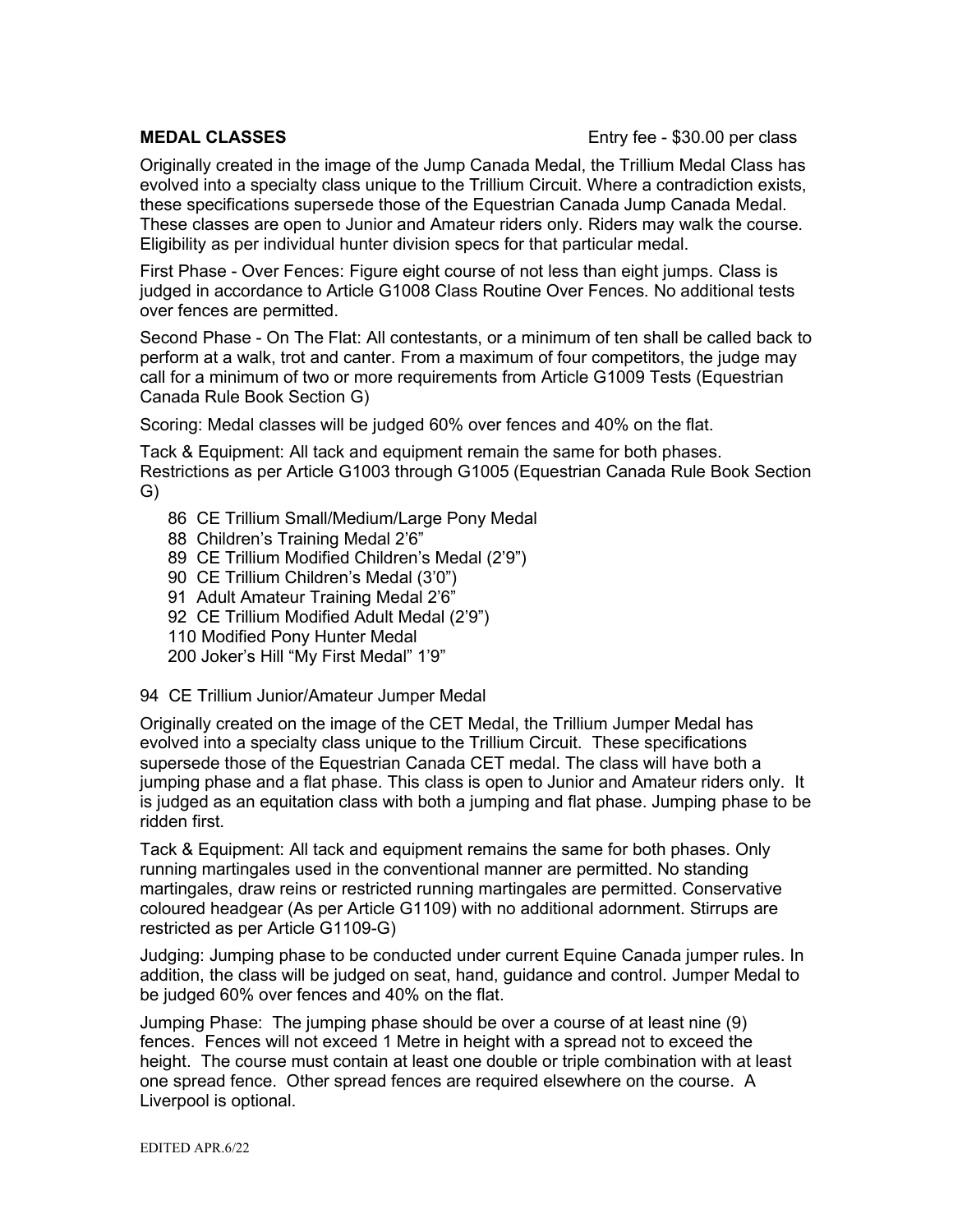Flat Phase - All riders, or a maximum of twelve who complete the Jumping Phase, shall be called back to perform on the flat. During the flat phase, riders will show a working walk, the working trot sitting, the working trot rising, and showing a lengthening of stride, the working canter and the working canter showing a lengthening of stride. The working canter on the counter lead must be demonstrated for at least one full revolution of the ring in each direction. The top four riders in the flat phase may be asked to complete a short test determined by the judge. When this test is being ridden, the other riders will turn their backs so they cannot watch.

### **JOKERS HILL TRILLIUM HORSE SHOW**

### BRONZE DIVISIONS - CLASS LIST

CROSS RAIL HUNTER Division P, entry fee \$95.00

Open to horses and ponies. Courses will include a maximum of eight obstacles and will contain no combination obstacles. There will be no adjustment of striding for ponies showing in this division. Rider and horse/pony combination may not cross-enter into any other division at this competition except for age-appropriate equitation on the flat.

- 68 Over fences
- 69 Over fences
- 70 Over fences
- 71 Under Saddle (Walk/Trot only)

OPEN HUNTER DIVISION Division Q, entry fee \$95.00 Fences 2'3". Open to all horses and ponies. There will be no adjustment of striding for ponies showing in this division. No combinations will be included. Note: A pony shown in judged classes by an adult may not be shown in judged classes by a junior at the same competition (EC Rule G201.2) Changes: Removal of restrictions to allow for higher participation levels and to provide a place for adults to bring along green or younger ponies. The EC pony rule has been included for clarity.

- 72 Over fences
- 73 Over fences
- 74 Over fences
- 75 Under Saddle

### 0.65 Metre TRAINING JUMPER<sup>\*</sup> Division R, entry fee \$45.00/ class

Open to all horses and ponies. Maximum height .65M. Courses will contain a maximum of ten obstacles and will contain no combination obstacles. Note: A pony shown in judged classes by an adult may not be shown in judged classes by a junior at the same competition (EC Rule G201.2). This division is geared toward riders new to the jumper ring who may wish to diverge from the hunter path early in their sport career. It is also available for adults wishing to develop pony jumpers. In theory, participants will have learned to ride at 325-350 m/m in a safe manner, with the ability to progress at the same event to riding in a jump-off at slightly increased speed.

201 – Clear Round

202 Table A – Immediate Jump Off 203 Table A - Immediate Jump Off 204 Table A - Speed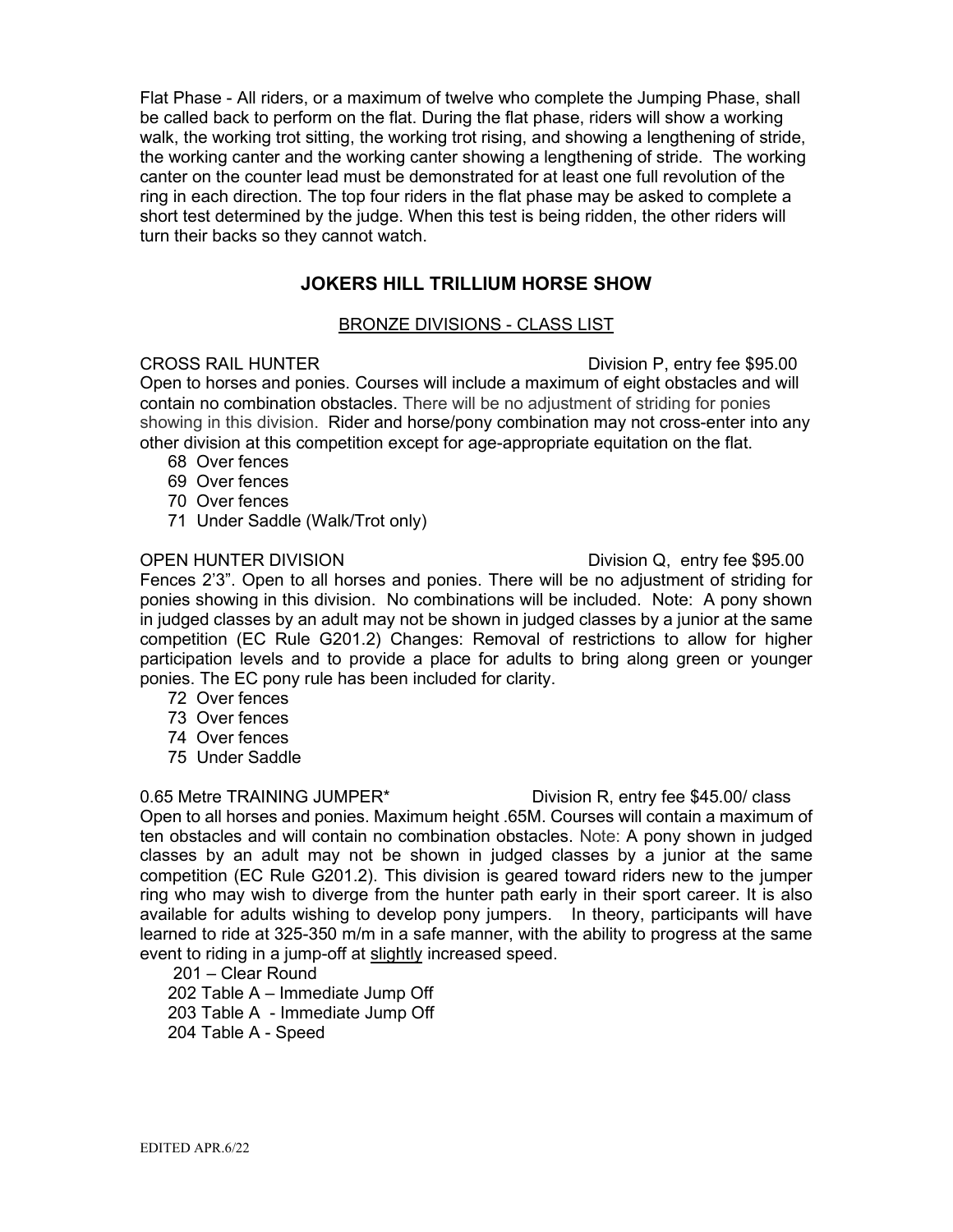0.75 Metre TRAINING JUMPER<sup>\*</sup> Division S, entry fee \$45.00/ class Open to all. Horse/Rider combinations are permitted to show in any two Jumper divisions and the Jumper Medal, plus miscellaneous classes. (This does not affect eligibility to show in hunter divisions)

 205 Clear Round 206 Table A – Immediate Jump Off 207 Table A Speed 208 Table A – Immediate Jump Off

LONG STIRRUP HUNTER DIVISION Division T, entry fee \$95.00 Open to horses and ponies. . 12 yrs old and older as of Jan.1<sup>st</sup>. Course will include a maximum 8 fences, verticals only. Max height 21". There will be no adjustment of striding for ponies showing in this division. Rider and horse/pony combination may not crossenter into any other division at this competition except for age-appropriate equitation on the flat and hack division.

106 Over fences

107 Over fences

108 Over fences

109 Under Saddle

MEDAL / EQUITATION CLASSES ENTRICATE: Entry fee - \$30.00 per class Conditions as outlined in the current Equestrian Canada rules. A percentage of riders will be called back to do a phase on the flat.

209 Joker's Hill Jumper Medal 0.75 meter

211 Training Equitation Flat – Limited to Open Hunter 2'0-2'3 riders only

### LEAD LINE CLASS Entry fee - \$00.00

Open to children who have not passed their  $10<sup>th</sup>$  birthday as January 1, 2016. Riders may not cross enter into any other class. Rider/Ponies must be led by a capable handler 16 years or older.

95 Horse Show Lead Line Class

WALK/TROT EQUITATION CLASS Entry fee - \$20.00

Riders may not cross enter into "C" Equitation. They may cross enter into the Cross Rail Hunter Division.

96 Walk/Trot Equitation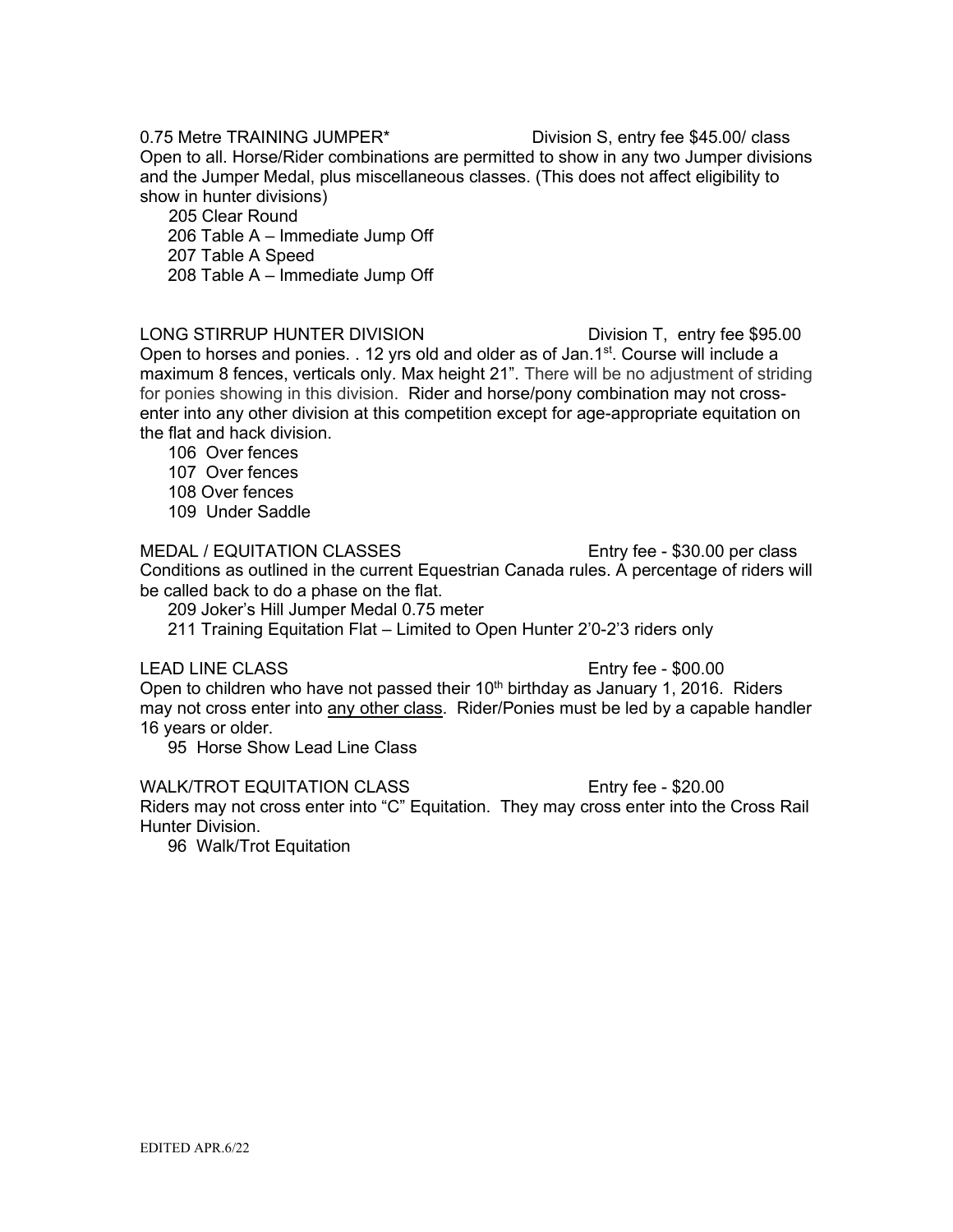### JUDGED/*UNJUDGED* WARM-UP ROUND Entry Fee: \$30.00 per round

Conditions: \*Definition for *Unjudged\** Schooling Classes : These classes may be supervised by trainers  $-3$  horses and their trainers at a time may be in the ring. The jumps MAY NOT be adjusted. Horses can jump all the jumps one time, then they must leave the ring. If you jump the course or part of the course more than once you will be billed for a second round\* Open schooling for all horses and riders. All horses wanting to school in the non-judged warm ups must be entered in the show and show numbers must be worn in the ring. Round will be monitored by Show Management.

### **Please be sure to indicate your class number on your entry form. Each of the judged schooling classes offer 2 rounds should you wish and time permits**

- **99 CROSS RAIL SCHOOLING\***
- 105 LONG STIRRUP SCHOOLING
- 111 SMALL / MEDIUM / LARGE PONY SCHOOLING
- 112 SHORT STIRRUP SCHOOLING
- 113 MODIFIED PONY HUNTER SCHOOLING
- 114 CHILDRENS 3'0 HUNTER SCHOOLING
- 115 ADULT AMATEUR 3'0 HUNTER SCHOOLING
- 116 MODIFIED ADULT AMATEUR 2'9 SCHOOLING
- 117 MODIFIED CHILDRENS 2'9 SCHOOLING
- 118 LOW HUNTER 3'0 SCHOOLING
- 119 TRILLIUM HUNTER 3'3 SCHOOLING
- 120 LO-HI HUNTER 2'6-2'9 SCHOOLING
- 121 CHILDRENS 2'6 SCHOOLING
- 122 ADULT AM 2'6 SCHOOLING
- 123 OPEN 2'3 HUNTER SCHOOLING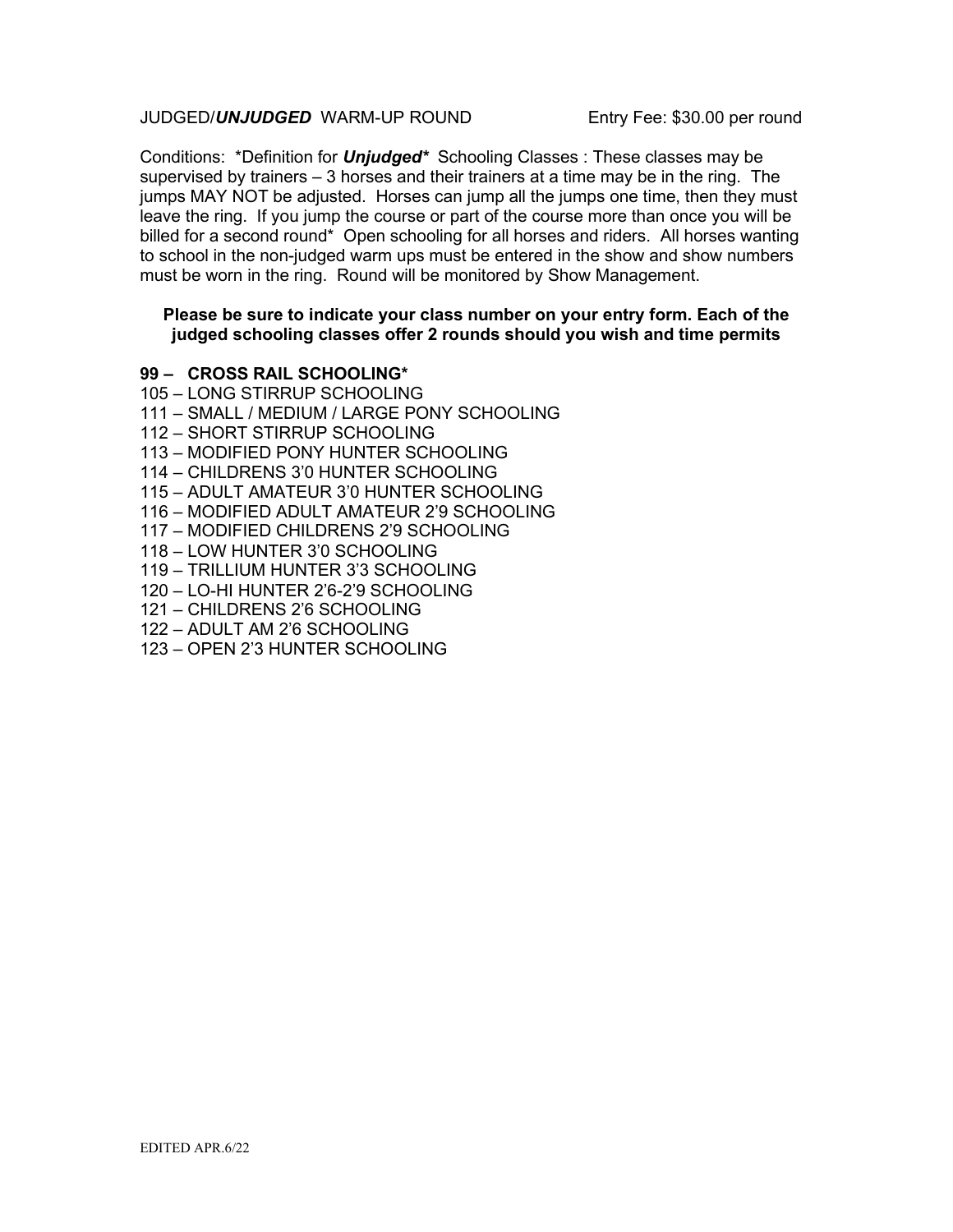EQUESTRIAN CANADA, the National Federation of Canada supports adherence to the humane treatment of horses in all competitions under its jurisdiction. Equestrian Canada is committed to: Upholding the welfare of horses, regardless of value, is a primary consideration in all activities. Requiring that horses be treated with kindness, respect and the compassion that they deserve, and that they never be subjected to mistreatment. Ensuring that owner, trainer, exhibitors and their agents use responsible care in the handling, treatment and transportation of their horses as well as horses placed in their care for any purpose. Providing for the continuous wellbeing of horses by encouraging routine inspection and consultation with the health care professionals and competition officials to achieve the highest possible standards of nutrition, health, comfort sanitation and safety as a matter of standard operating procedure. Continuing to support scientific studies on equine health and welfare. Increasing education in training and horsemanship practices. Requiring owners, trainer and exhibitors to know and follow their sanctioning organization's rules and to work within industry regulations in all equestrian competitions. Reviewing, revising and developing competition rules and regulations that protect the welfare of horses. The standard by which conduct or treatment will be measured is that which a reasonable person, informed and experienced in generally accepted equine training and exhibition procedures, would determine to be neither cruel, abusive nor inhumane.

This competition is sanctioned as Silver/Bronze competitions of Equestrian Canada 11 Hines Road, suite 201, Ottawa ON K2K 2X1 and are governed by Equestrian Canada Rules.

As per article A801, every entry at an EC sanctioned competition shall constitute an agreement by the person responsible that the owner, lessee, trainer, manager, agent, coach, driver or rider and horse shall be subject to the EC constitution and all rules of EC and any additional rules set by the competition..." (A602.7)

Every class offered herein is covered by the rules and specifications of the current rules of EC and will be held and judged in accordance with the EC Rule Book (A602.2) Any horse entered in any class at a competition may be selected for equine medication control testing while at the event location (A602.5)

All horses attending an EC sanctioned competition must have met the requirements of Article A519, Vaccinations. See Rules of Equestrian Canada Section A General Regulations, Article A519, Vaccinations (A602.8)

### Coach Status Program

The Coach Status program is at the heart of EC's commitment to [Safe Sport](https://sirc.ca/safesport/) and the [Responsible Coaching Movement](https://coach.ca/responsible-coaching-movement) to recognize and identify active coaches within the equestrian community.

Equestrian Canada Coach Status holders are leaders in equestrian sport, championing quality sport in a safe, welcoming, and inclusive environment. These coaches;

- commit to upholding the highest standards of practice
- complete safe sport training
- are thoroughly screened
- are appropriately insured
- hold coach certification, or are actively engaged in coach training

IMPORTANT - Coach Status is required to coach during ALL EC sanctioned activity, including instructing, coaching, and competitions effective January 1, 2022.

EDITED APR.6/22 https://www.equestrian.ca/programs-services/coaches/coach-status-program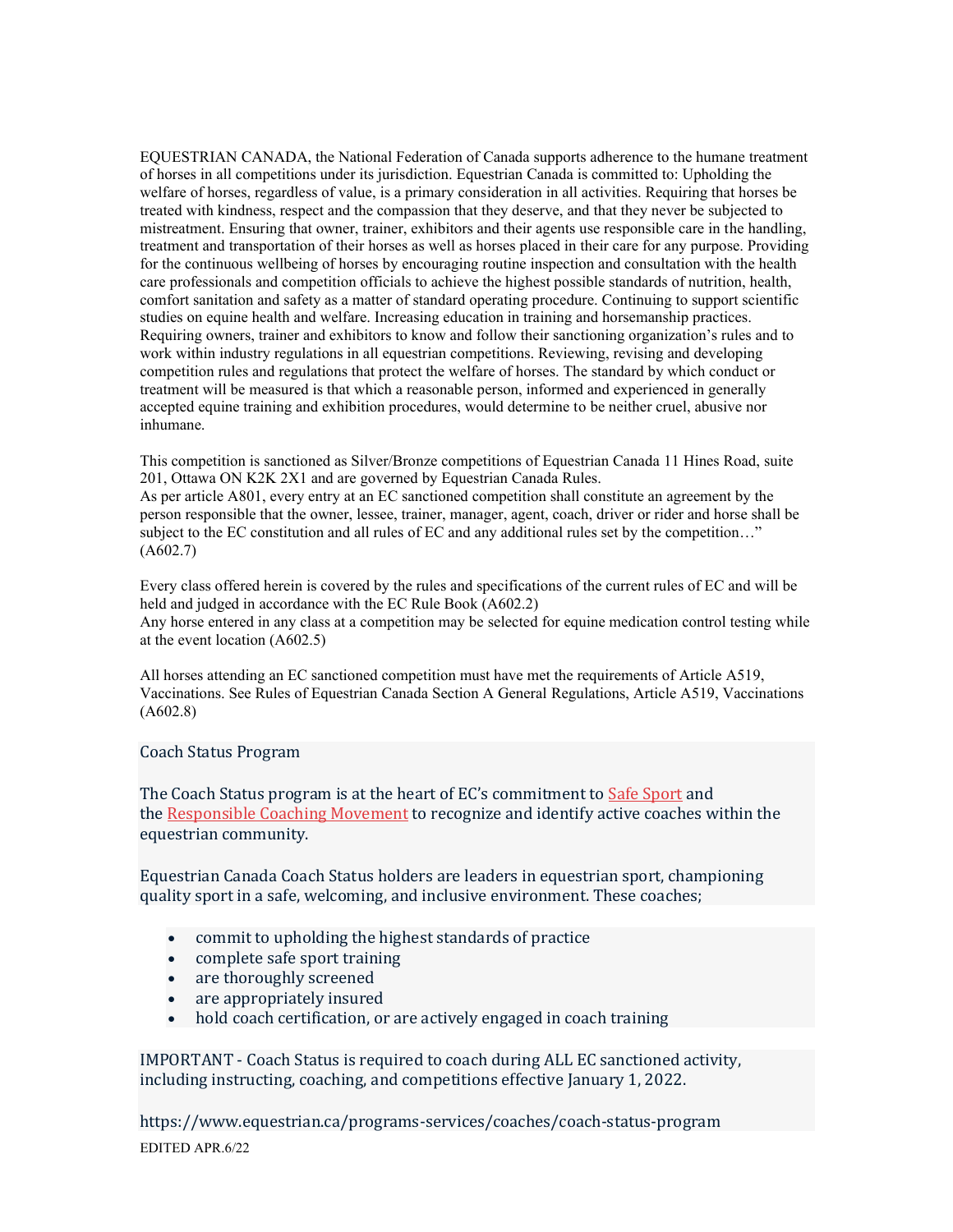

# **TimeSlice Technologies Corporation**



# **Show Management Software**

# **Features**

**Store your documents electronically! Online Add/Scratch for competitors! Simplified networking! Productivity enhancements for speed and** efficiency! **USEF electronic results submissions and** membership verification! **Publish your shows FREE to** HorseShowsOnline.com!

# **New Features**

**Online entries - Free for competitors** Follow HSO on Twitter! **B** @HSO news **Secure Credit Card Processing - PCI Level 1** 

> **View results at HorseShowsOnline.com**

> **The Professional's Choice**

sales@timeslice.ca 905-760-9997

EDITECTIVE CONTINUES.